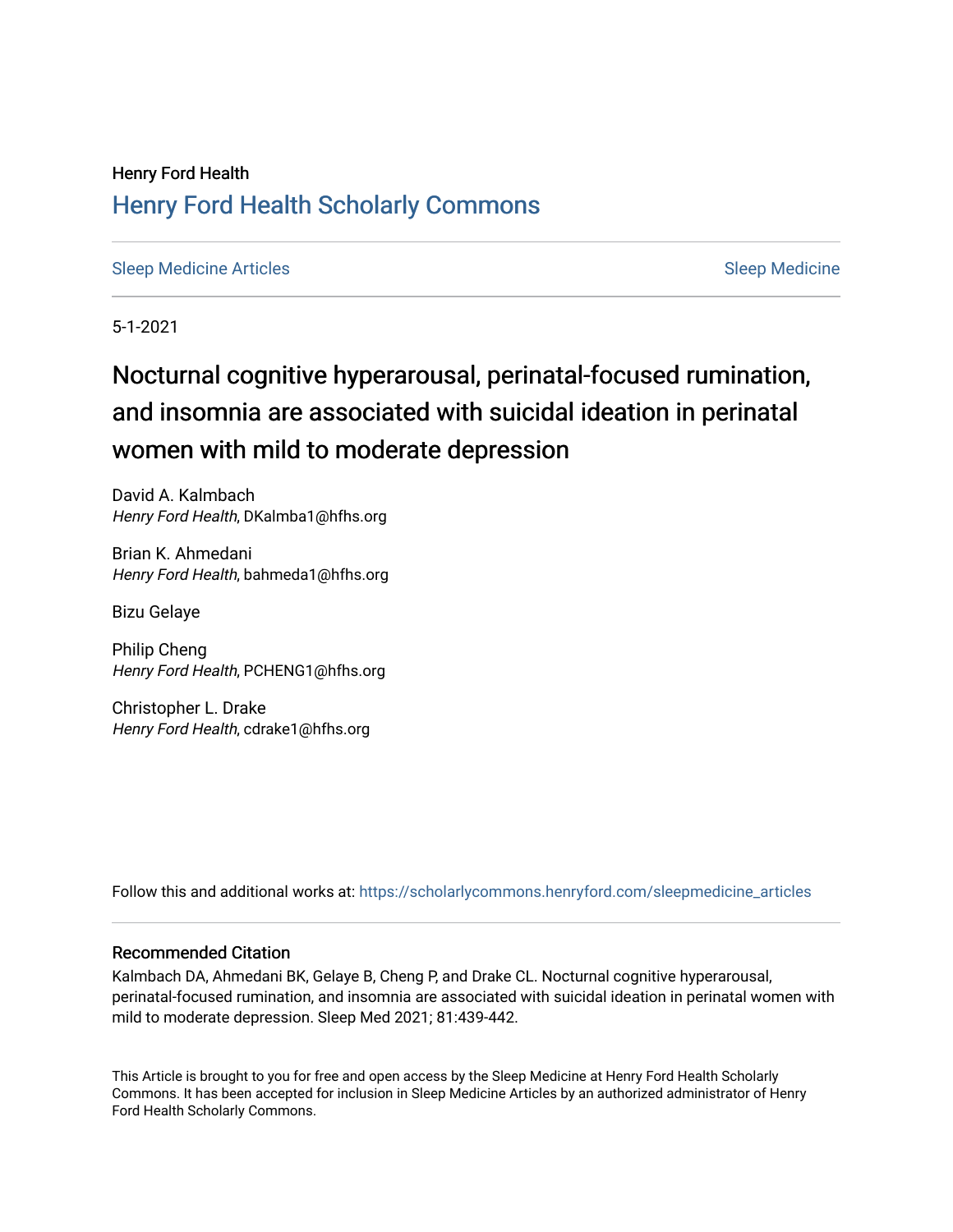[Sleep Medicine 81 \(2021\) 439](https://doi.org/10.1016/j.sleep.2021.03.004)-[442](https://doi.org/10.1016/j.sleep.2021.03.004)

Contents lists available at ScienceDirect

### Sleep Medicine

journal homepage: <www.elsevier.com/locate/sleep>



Brief Communication

### Nocturnal cognitive hyperarousal, perinatal-focused rumination, and insomnia are associated with suicidal ideation in perinatal women with mild to moderate depression



骤

sleepmedicine

D[a](#page-1-0)vid A. Kalmbach <sup>a, [\\*](#page-1-1)</sup>, Brian K. Ahmedani <sup>[b](#page-1-2)</sup>, Bizu Gelaye <sup>[c](#page-1-3)</sup>, Philip Cheng <sup>a</sup>, Christopher L. Drake [a](#page-1-0)

<span id="page-1-0"></span>a Thomas Roth Sleep Disorders & Research Center, Henry Ford Health System, Detroit, MI, USA

<span id="page-1-2"></span><sup>b</sup> Center for Health Policy & Health Services Research, Henry Ford Health System, Detroit, MI, USA

<span id="page-1-3"></span><sup>c</sup> Department of Epidemiology, Harvard T. H. Chan School of Public Health, Boston, MA, USA

#### article info

Article history: Received 16 November 2020 Received in revised form 23 February 2021 Accepted 5 March 2021 Available online 13 March 2021

Keywords: Worry Pregnancy Postpartum Sleep Cognitive-emotional Suicide

#### **ABSTRACT**

Objectives: This prospective study explored associations among insomnia, nocturnal cognitive hyperarousal, and nocturnal perinatal-focused rumination with suicidal ideation (SI) in perinatal women with depression.

Methods: From late pregnancy through early postpartum, 39 depressed women completed 17 weekly surveys assessing SI, insomnia, depression, stress, and cognitive arousal.

Results: Women with nocturnal cognitive hyperarousal at baseline, relative to those with low cognitive arousal, were at greater risk for new onset SI (33% vs 1%). Moreover, nocturnal perinatal-focused rumination was independently associated with SI. SI-risk was highest when women reported clinical insomnia combined with nocturnal cognitive hyperarousal ( $OR = 5.66$ ,  $p = 0.037$ ) or perinatal-focused rumination (OR = 11.63,  $p = 0.018$ ). Daytime perseverative thinking was not uniquely associated with SI. Conclusions: Nocturnal cognitive arousal predicts the development of new onset SI, and perinatalfocused rumination is also uniquely associated with SI-risk in late pregnancy and early parenting. Critically, SI-risk is highest when perinatal women endorsed insomnia and high cognitive arousal at the same time. Future research should determine whether alleviating nocturnal cognitive arousal, pregnancy- and fetal/infant-related concerns, and insomnia with psychotherapy reduces SI for women with perinatal depression.

© 2021 Elsevier B.V. All rights reserved.

#### 1. Introduction

Perinatal suicidal ideation (SI) is associated with negative health consequences for mother and infant, and suicide is a leading cause of maternal death [[1](#page-4-0)[,2](#page-4-1)]. SI affects ~20% of US women with perinatal depression  $[3,4]$  $[3,4]$  $[3,4]$  $[3,4]$ , which is considerably greater than  $3-4%$  in the broader US perinatal population [[5](#page-4-4)[,6](#page-4-5)]. An emerging literature has identified sleep disturbances and insomnia as potential contributing factors to SI in perinatal depression [\[4,](#page-4-3)[7,](#page-4-6)[8\]](#page-4-7). Preliminary evidence suggests that risk for perinatal SI is greatest when insomnia is combined with cognitive dysregulation at night; namely,

<span id="page-1-1"></span>\* Corresponding author.

E-mail address: [dkalmba1@hfhs.org](mailto:dkalmba1@hfhs.org) (D.A. Kalmbach).

<https://doi.org/10.1016/j.sleep.2021.03.004> 1389-9457/© 2021 Elsevier B.V. All rights reserved. cognitive hyperarousal and perinatal-focused ruminative thinking when trying to sleep. In 267 pregnant women, 17% of those with insomnia and nocturnal cognitive hyperarousal endorsed SI, compared to just 6% of women with insomnia alone, 7% of women with only hyperarousal, and 5% of those with neither [[9\]](#page-4-8). Despite these promising results, prospective data are needed to test directionality of associations using clinical assessments that accurately identify women with perinatal depression at risk for SI.

The present study is a secondary analysis wherein we prospectively investigated clinical insomnia, nocturnal cognitive hyperarousal, and nocturnal perinatal-focused rumination as predictors of SI in perinatal depression. The present study differed from prior investigations by assessing SI, sleep, and cognitive arousal symptoms weekly across late pregnancy and early postpartum, thereby allowing for characterization of prospective associations and the identification of women at-risk for SI based on

Institution where the work was performed: Thomas Roth Sleep Disorders & Research Center, Henry Ford Health System, Detroit, Michigan.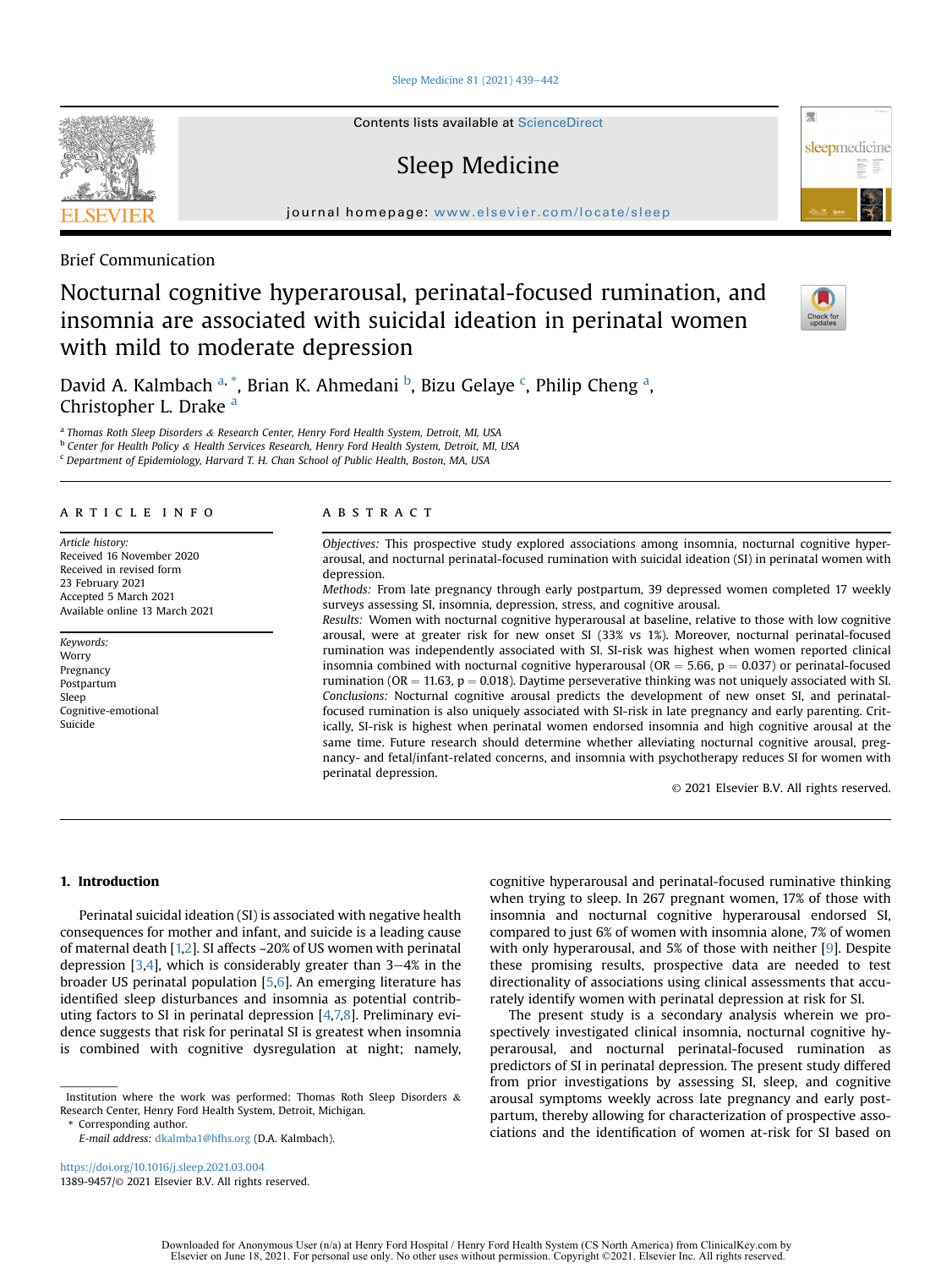clinical assessment tools. We hypothesized that SI-risk would be positively associated with clinical insomnia status, nocturnal cognitive hyperarousal, and nocturnal perinatal-focused rumination. Building on prior cross-sectional findings [[9\]](#page-4-8), we predicted that SI-risk would be highest when women endorsed clinical insomnia and nocturnal cognitive hyperarousal simultaneously, relative to when women endorsed only insomnia, only cognitive hyperarousal, or neither.

#### 2. Methods

#### 2.1. Participants and procedure

Pregnant patients receiving care in a multi-hospital health system were invited via email to participate in a study on sleep and health. Patients were baseline screened at gestational week 25–30. Exclusion criteria included high risk pregnancy, sedating medications, alcohol/substance use, bipolar disorder, untreated sleep disorder other than insomnia, and severe depression. A total of 535 women contacted our team with interest in the study, 272 were screened for eligibility, and 70 women were enrolled into the prospective observational study [[10\]](#page-4-9). For this secondary analysis, we examined 39 women with mild-to-moderate depression (see Measures below). Participants were administered 17 weekly online surveys (15 $-20$  min) beginning at gestational week 30, thereby assessing health across the third trimester and first  $1.5-2$  postnatal months. The study was approved by the hospital Internal Review Board. All participants consented.

#### 2.2. Measures

Sociodemographics, health history, and clinical symptoms were assessed at baseline. Clinical measures administered at baseline retained their original assessment windows, but were re-oriented to measuring weekly symptoms during follow-up. The Edinburgh Postnatal Depression Scale (EPDS) [\[11](#page-4-10)] was administered at baseline and follow-up.  $\text{EPDS}\geq 10$  indicates clinical depression. Women who scored  $\geq$ 18 at baseline were excluded for severe depression, and referred to treatment. Participants with mean EPDS scores  $\geq$ 10 across follow-up exhibited chronic depression, and were included in this secondary analysis. EPDS item #10 assessed SI (the thought of harming myself occurred to me). Any endorsement was considered a positive screen. The Insomnia Severity Index (ISI) was administered at baseline and follow-up [[12\]](#page-4-11). ISI $\geq$ 11 indicates clinical insomnia in clinical populations. The Presleep Arousal Scale-Cognitive factor (PSASC) [\[13](#page-4-12)] measured nocturnal cognitive arousal at baseline and follow-up. PSASC-20 indicates hyperarousal [\[14](#page-4-13)]. Nocturnal perinatal-focused rumination (PFR) was assessed at baseline and follow-up by asking women how intensely they 'worried or had stressful thoughts about your pregnancy or new infant' when attempting to fall asleep [[9](#page-4-8)]. ROC curve analyses in the parent study sample [i](#page-2-0)dentified  $PFR \geq 2$  as the optimal cut-point for  $SI^{\dagger}$ . The Perseverative Thinking Questionnaire (PTQ) [[15\]](#page-4-14) was administered across follow-up, and  $PTQ$  10 represented high perseverations (above the sample mean of 9.57 for parent study). The 10-item Perceived Stress Scale [[16\]](#page-4-15) was administered across follow-up. Median completion time for baseline and follow-up survey batteries was  $17 \pm 19$  min.

#### 2.3. Analyses

Analyses were run using STATA/SE 15.1. Logit mixed effects modeling tested between-subjects and within-subjects predictors of weekly reports of SI across late pregnancy and early postpartum. Predictors of primary clinical interest were dichotomized per empirically derived cut-points to facilitate comparison to the literature and inform clinical decision-making.

#### 3. Results

#### 3.1. Sample characteristics and SI rates

See [Table 1](#page-3-0) for sample characteristics. Follow-up adherence was high (15.36  $\pm$  2.54 observations/participant). In total, 10 participants (25.6%) endorsed SI at least once across baseline and followup assessments. Three participants (7.7%) endorsed SI at baseline, whereas nine participants (23.1%) endorsed SI during follow-up (28 SI observations during follow-up). Among the three participants with baseline SI, two endorsed SI again during follow-up (66.7%). By comparison, 7/36 (19.4%) of women who denied baseline SI later endorsed new onset SI.

#### 3.2. Perinatal factors predicting SI

Next, we predicted new onset SI as estimated by sociodemographics and baseline symptoms, while controlling for the effects of time and childbirth [\(Table 1,](#page-3-0) Model 1). Women with a prior prenatal loss ( $OR = 12.43$ ) and those with baseline nocturnal cognitive hyperarousal ( $OR = 11.47$ ) had higher odds of reporting future SI. For descriptive purposes: 7/21 (33.3%) of women with nocturnal cognitive hyperarousal endorsed new onset SI, whereas just 1/15 (0.7%) of women without baseline hyperarousal endorsed new SI.

We then examined associations of SI with weekly sleep and cognitive symptoms, while controlling for time and baseline covariates ([Table 1,](#page-3-0) Model 2). Women were at increased odds of SI when endorsing nocturnal cognitive hyperarousal ( $OR = 7.57$ ) or perinatal-focused rumination ( $OR = 5.66$ ).

#### 3.3. Is SI-risk highest when experiencing insomnia combined with cognitive hyperarousal?

Lastly, we tested whether SI-risk was highest when insomnia was combined with cognitive hyperarousal.

#### 3.3.1. Nocturnal cognitive arousal

A dummy coded mixed effects logit regression compared observations where women endorsed (1) insomnia only, (2) cognitive hyperarousal only, and (3) both insomnia and cognitive hyperarousal to (4) observations of good sleep with low cognitive arousal levels (reference group), while controlling for time, stress, and baseline covariates. The combination of insomnia and cognitive hyperarousal was associated with elevated SI-risk ( $OR = 5.66$ ,  $95\%$  $CI = 1.11, 28.77, p = 0.037$ . SI-risk for women endorsing hyperarousal alone ( $p = 0.056$ ) or insomnia alone ( $p = 0.892$ ) was nonsignificant. For descriptive purposes: 14/156 (9.0%) of observations of insomnia with cognitive hyperarousal corresponded to SI, compared to just 1/130 (0.7%) for insomnia alone, 2/40 (5.0%) for hyperarousal alone, and 11/273 (4.0%) for good sleep with low cognitive arousal [\(Fig. 1](#page-3-1)).

#### 3.3.2. Perinatal-focused rumination

A similar logit model showed that women were at increased SIrisk when endorsing high rumination alone (OR  $=$  8.98, 95%  $CI = 1.34, 60.21, p = 0.024$  or insomnia with high rumination

<span id="page-2-0"></span> $\frac{1}{2}$  PFR $\geq$  2 and PFR $\geq$  3 yielded the highest Youden's J values in predicting SI. PFR $\geq$  2 corresponded to Youden's J of 1.14 with 0.71 sensitivity and 0.43 specificity.  $PFR \ge 3$ corresponded to Youden's J of 1.18 with 0.47 sensitivity and 0.71 specificity. Although the  $PFR \geq 3$  yields a slightly higher Youden's J, we prioritized sensitivity over specificity in detecting patients at risk for suicide.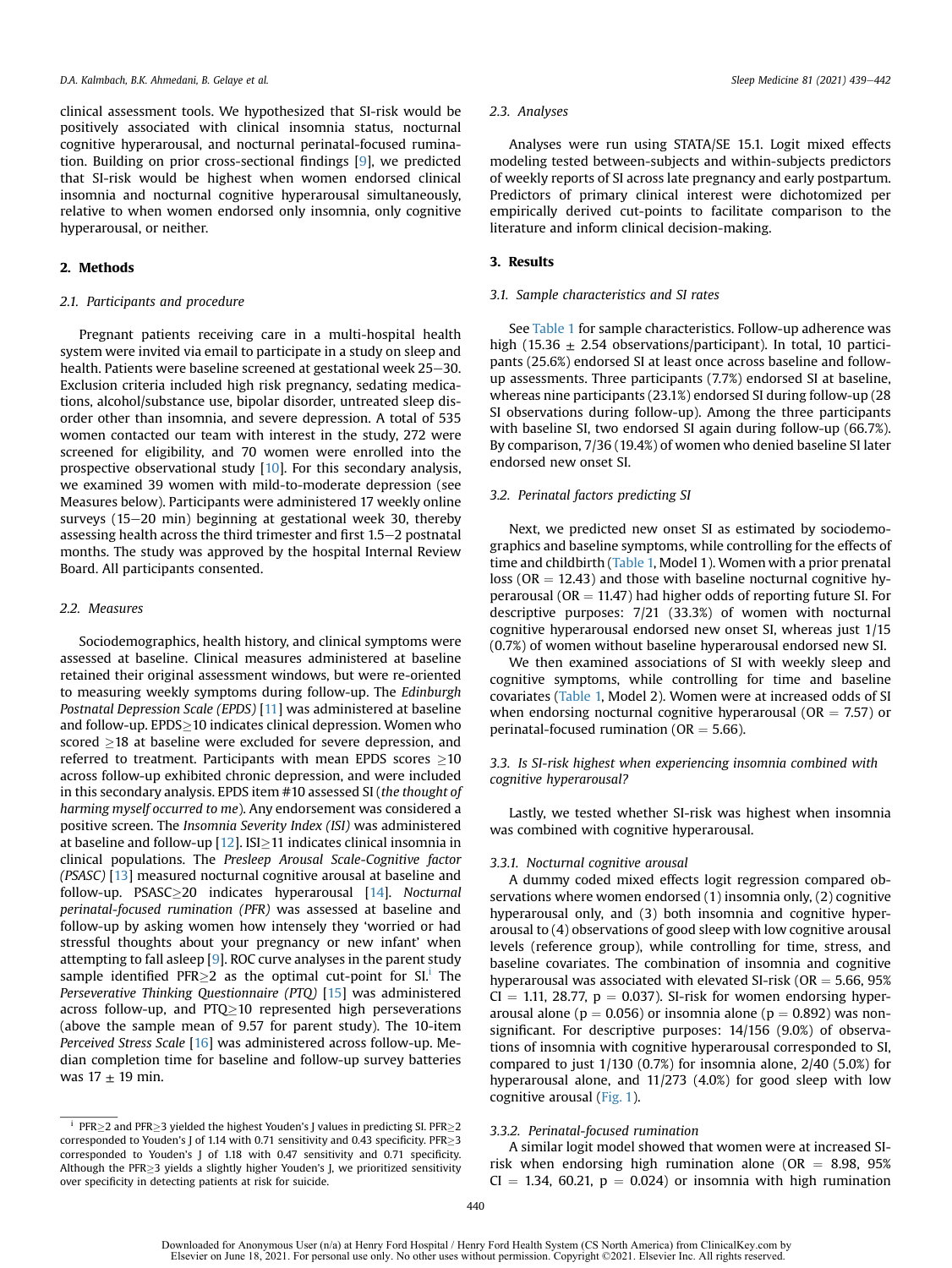#### <span id="page-3-0"></span>Table 1

Sample characteristics (left column), and results from mixed effects logit regression predicting suicidal ideation (right column).

| Sociodemographic information  |                  |                                            | Model 1, Baseline factors predicting SI |              |       |  |
|-------------------------------|------------------|--------------------------------------------|-----------------------------------------|--------------|-------|--|
| Sample size                   | 39               | <b>Baseline factors</b>                    | <b>OR</b>                               | 95%CI        | p     |  |
| Age $(M \pm SD)$              | $28.21 \pm 4.32$ | Age                                        | 0.80                                    | -            | 0.097 |  |
| Age range                     | $20 - 39$        | Prior prenatal loss                        | 12.43                                   | 1.17, 131.55 | 0.036 |  |
| Gestational week $(M \pm SD)$ | $27.82 \pm 1.10$ | $ISI \geq 11$                              | 0.35                                    |              | 0.120 |  |
| Poverty $(n;\%)$              | 10/38; 26.3%     | PSASC > 20                                 | 11.47                                   | 1.24, 97.02  | 0.025 |  |
| Multiparous (n;%)             | 22/39; 56.4%     | $PFR \geq 2$                               | 0.92                                    | -            | 0.935 |  |
| Prior prenatal loss           | 7/39; 17.9%      | <b>Time-nested factors</b>                 |                                         |              |       |  |
| Antidepressants               | 1/39; 2.6%       | Time                                       | 1.11                                    |              | 0.352 |  |
| Race                          |                  | Prenatal vs Postpartum                     | 0.46                                    |              | 0.467 |  |
| White (non-Hispanic)          | 16:41.0%         |                                            |                                         |              |       |  |
| Black (non-Hispanic)          | 13; 33.3%        | Model 2, Time-nested factors predicting SI |                                         |              |       |  |
| Asian                         | 3:7.7%           | <b>Baseline factors</b>                    | <b>OR</b>                               | 95%CI        | p     |  |
| Middle Eastern or Arabic      | 2:5.1%           | Prior prenatal loss                        | 0.96                                    |              | 0.980 |  |
| Hispanic or Latinx            | 2; 5.1%          | PSASC > 20                                 | 1.05                                    | -            | 0.974 |  |
| Multiracial                   | 3:7.7%           | <b>Time-nested factors</b>                 |                                         |              |       |  |
|                               |                  | Time                                       | 1.14                                    | 1.01, 1.30   | 0.040 |  |
| <b>Baseline symptoms</b>      |                  | ISI $\geq$ 11                              | 0.50                                    |              | 0.465 |  |
| ISI $(M \pm SD)$              | $12.36 \pm 4.41$ | PSASC > 20                                 | 7.57                                    | 1.07, 53.72  | 0.043 |  |
| $ISI \ge 11$ (n,%)            | 24; 61.5%        | PFR > 2                                    | 5.66                                    | 1.02, 31.48  | 0.048 |  |
| EPDS $(M \pm SD)$             | $10.44 \pm 4.41$ | $PTQ \geq 10$                              | 0.90                                    |              | 0.906 |  |
| $EPDS \ge 10$ (n,%)           | 23; 59.0%        | PSS                                        | 0.78                                    | -            | 0.085 |  |
| PSASC $(M \pm SD)$            | $21.82 \pm 7.36$ |                                            |                                         |              |       |  |
| PSASC $\geq$ 20 (n,%)         | 22; 56.4%        |                                            |                                         |              |       |  |
| $PFR \ge 2 (n,%)$             | 30; 76.9%        |                                            |                                         |              |       |  |
| Suicidal Ideation (n,%)       | 3:7.7%           |                                            |                                         |              |       |  |

Note: Model 1: (n = 35, obs = 560). Model 2: (n = 39, obs = 599). M±SD: Mean  $\pm$  Standard deviation. Poverty = <\$20,000 annual household income. ISI = insomnia severity index, scores  $\geq$ 11 indicate clinically significant insomnia in clinical populations. EPDS = Edinburgh postnatal depression scale, scores  $\geq$ 10 indicate probably minor or major depression. PSASC = Pre-Sleep Arousal Scale's Cognitive Factor, scores  $\geq$ 20 indicate high nocturnal cognitive arousal. PFR = Nocturnal perinatal-focused rumination, scores  $\geq$ 2 indicate presence of rumination. SI = Suicidal ideation. Interindividual factors indicate between-subject differences, whereas intraindividual factors indicate within-subject changes. Time = study week. Prenatal vs Postpartum scored as  $1 = \text{Pre}$  and  $2 = \text{Post}$ . PTQ = perseverative thinking questionnaire, scores  $\geq$ 10 indicate high levels of perseverative thinking. PSS = perceived stress scale, scores 14 and higher indicate high levels of stress. OR = odds ratio. 95% CI = 95% confidence interval for the OR.  $p =$  significance value.

<span id="page-3-1"></span>





GS & LC: Good sleep & low rumination **INS & LC**: Insomnia & low rumination  $GS & HC$ : Good sleep & high rumination **INS & HC**: Insomnia & high rumination

Fig. 1. Frequency rates of suicidal ideation by symptom presentation: Comparing (1) good sleep with low cognitive arousal to (2) insomnia with low cognitive arousal, (3) good sleep with high cognitive arousal, and (4) insomnia with cognitive arousal. US epidemiological data estimate the suicidal ideation rate as ~3.5% in perinatal women, represented here by a red line for descriptive purposes only. (For interpretation of the references to color in this figure legend, the reader is referred to the Web version of this article.)